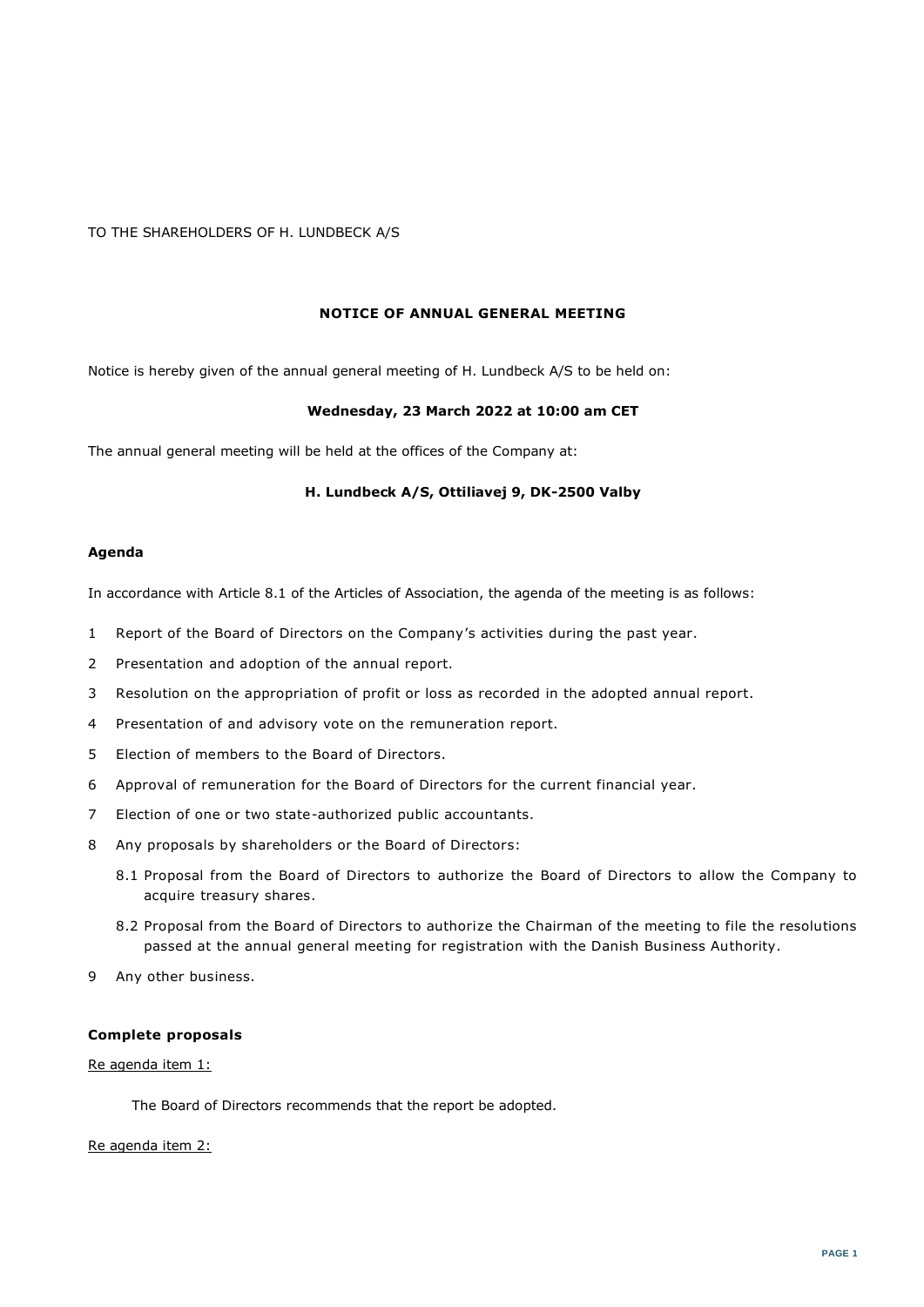The Board of Directors proposes that the annual report be approved.

### Re agenda item 3:

The Board of Directors proposes to distribute a dividend of 30% of the net profit for the accounting year 2021, corresponding to DKK 2.00 per share, or a total dividend of DKK 398 million.

### Re agenda item 4:

The Board of Directors recommends that the report be approved.

### Re agenda item 5:

The Board of Directors of H. Lundbeck A/S should consist of persons who together possess the financial, pharmaceutical and international qualifications required for safeguarding the Company's and, thus, the shareholders' interests in the best manner possible having regard to the Company's other stakeholders. The Board of Directors' most important duties are to formulate H. Lundbeck A/S' overall strategy, set specific objectives for the Company's Executive Management and ensure that the members of the Executive Management have the right qualifications.

For a more detailed description of the qualifications required for members of the Board of Directors, please see the Company's website: www.lundbeck.com -> About Us -> Corporate Governance.

Members of the Board of Directors elected by the annual general meeting are elected or re-elected every year, and therefore the term of office of the current members expires in connection with this annual general meeting. The Board of Directors proposes that the following members elected by the annual general meeting should be re-elected: Lars Søren Rasmussen, Lene Skole-Sørensen, Lars Erik Holmqvist, Jeffrey Berkowitz, Jeremy Max Levin, Dorothea Wenzel and Santiago Arroyo. The Board of Directors expects to elect Lars Søren Rasmussen as Chairman and to elect Lene Skole-Sørensen as Deputy Chairman.

The Board of Directors assesses that together, the candidates possess the professional and international experience required for maintaining the Company's position as a leading global pharmaceutical company focusing on research and development in the field of brain disorders. The Board of Directors also considers the size of the Board appropriate considering the Company's needs and the aim of ensuring constructive debate and effective decision-making. Regard has been given to diversity in the selection of board candidates.

The Recommendations on Corporate Governance recommend that at least half of a company's board members elected by the annual general meeting should be independent of the Company. Lars Søren Rasmussen, Jeremy Max Levin, Jeffrey Berkowitz, Dorothea Wenzel and Santiago Arroyo meet the criteria for independence. Lene Skole-Sørensen and Lars Erik Holmqvist are considered to be non-independent board members due to their responsibilities in the Lundbeck Foundation. If the proposed candidates are elected to the Board of Directors, the Board will meet the recommendation for independence as defined by the Recommendations on Corporate Governance.

The following persons were elected to the Board of Directors in 2018 for a four-year period as employee representatives in accordance with the Danish Companies Act (Selskabsloven): Ludovic Tranholm Otterbein, Henrik Sindal Jensen and Rikke Kruse Andreasen. Their election term will end after the annual general meeting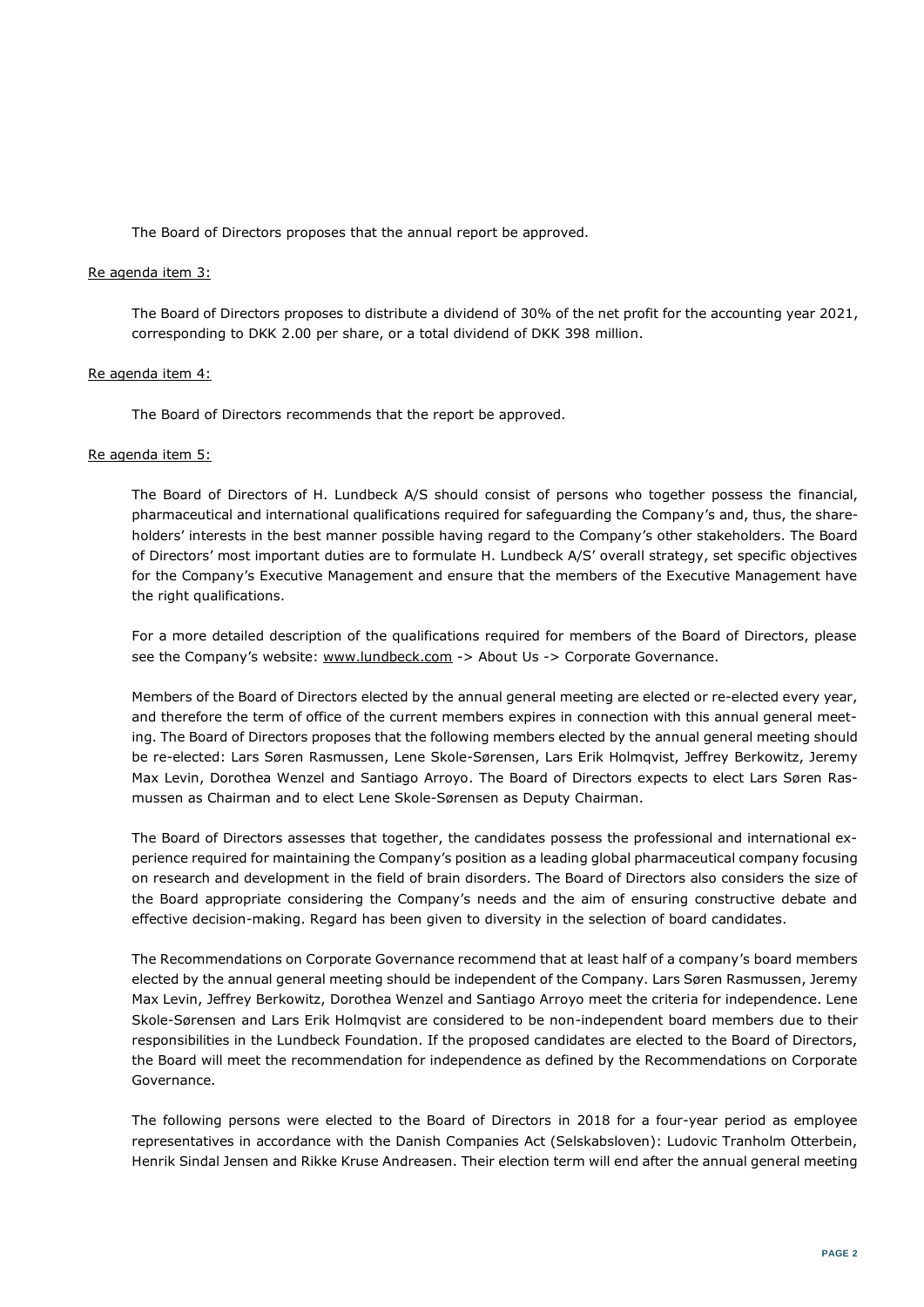and replacements will be elected for a new four-year period as employee representatatives in accordance with the Danish Companies Act (Selskabsloven) prior to the annual general meeting and the results will be presented at the annual general meeting.

The proposed board candidates to be elected by the annual general meeting have the following backgrounds:

## **Lars Søren Rasmussen**

Lars Søren Rasmussen, BSc Engineering and MBA, was born on 31 March 1959 and is a Danish citizen. He was nominated for election to H. Lundbeck A/S' Board of Directors at the 2013 annual general meeting. He chairs H. Lundbeck A/S' Remuneration & Nomination Committee and is a member of H. Lundbeck A/S' Audit Committee.

Lars Søren Rasmussen has considerable management experience in global med-tech. Lars Søren Rasmussen has most recently been CEO of Coloplast A/S from 2008 to 2018 and was a member of the company's executive management since 2001. During his time at Coloplast, Lars Søren Rasmussen was responsible for various functions in the group, including global sales, innovation and production. He performed these duties from both Denmark and the US. Lars Søren Rasmussen resigned his position as CEO of Coloplast A/S as of 4 December 2018 and took over the position as Chairman of the Board of Directors of Coloplast A/S starting 5 December 2018.

Lars Søren Rasmussen's special qualifications for serving on H. Lundbeck A/S' Board of Directors include his top management experience and knowledge of efficiency improvements and internationalisation.

Lars Søren Rasmussen is Chairman of the Board of Directors in Coloplast A/S and member of the Board of Directors at Copenhagen University. He is also serving as Chairman of the Danish Industry (DI) Committee on Diversity, Chairman of the Danish Committee of Corporate Governance, and Chairman of the Life Science Council under the Danish Ministry of Industry, Business and Financial Affairs.

## **Lene Skole-Sørensen**

Lene Skole-Sørensen, BCom Finance, was born on 28 April 1959 and is a Danish citizen. She was nominated for election to H. Lundbeck A/S' Board of Directors at the 2015 annual general meeting. She is the Deputy Chair of the H. Lundbeck A/S Board and a member of the Remuneration & Nomination Committee and Scientific Committee.

Lene Skole-Sørensen is CEO at the Lundbeck Foundation, CEO at Lundbeckfond Invest A/S and Chairman of the Board of Directors at LFI Equity A/S. Prior to joining the Lundbeck Foundation in 2014, Lene Skole-Sørensen was CFO at Coloplast A/S, where she was a member of the company's executive management since joining in 2005. Lene Skole-Sørensen's responsibilities included finance, IT, HR, communication, strategy and M&A. Before 2005, Lene Skole-Sørensen held various positions in the AP Moller-Maersk group, most recently as CFO of Maersk Company Ltd., London from 2000-2005.

Lene Skole-Sørensen's special qualifications for serving on H. Lundbeck A/S' Board of Directors include extensive knowledge and expertise within financing, strategy, business development and M&A as well as management experience from international companies including med-tech.

Lene Skole-Sørensen is Deputy Chairman of the Board of Directors of Ørsted A/S, Falck A/S, ALK-Abelló A/S, and member of the Board of Directors of Tryg A/S and Tryg Forsikring A/S.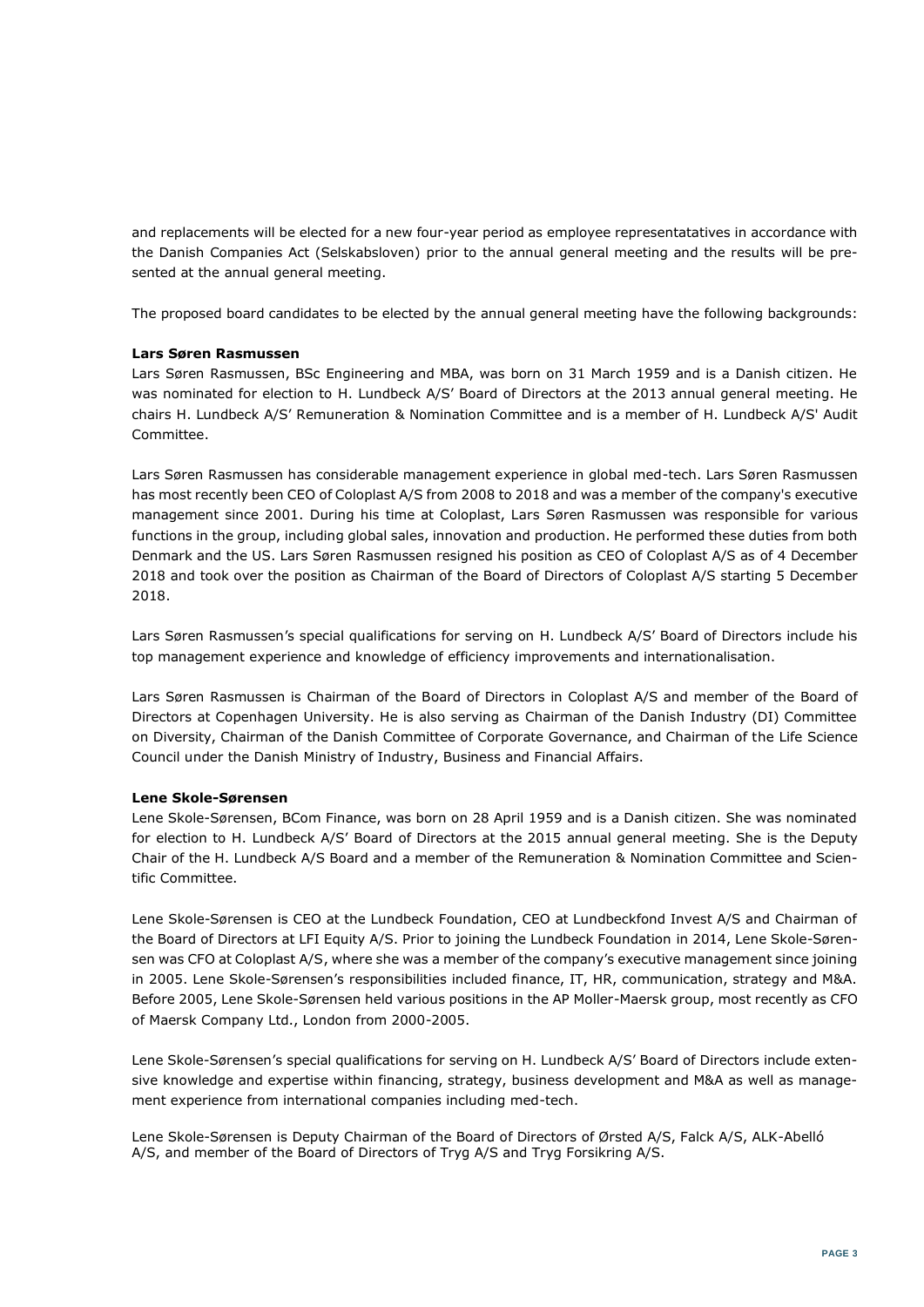### **Lars Erik Holmqvist**

Lars Erik Holmqvist, MSc in business administration, was born on 4 September 1959 and is a Swedish citizen. He was nominated for election to H. Lundbeck A/S' Board of Directors at the 2015 annual general meeting. He is member of H. Lundbeck A/S' Audit Committee.

Lars Erik Holmqvist was senior advisor within healthcare at Bain Capital Private Equity. He previously served as Vice President responsible for sales and marketing at Pharmacia. In addition, he has held management positions in several pharma and med-tech companies including Boston Scientific Corporation, Medtronic, Applied Biosystems Group, DAKO A/S and Agilent Technologies.

Lars Erik Holmqvist's special qualifications for serving on H. Lundbeck A/S' Board of Directors include his international management experience, his expertise in finance, and his sales and marketing experience from the global pharmaceutical, med-tech and life-science industry.

Lars Erik Holmqvist is Chairman of the Board of Directors for Biovica International AB and member of the Board of Directors of the Lundbeck Foundation, ALK-Abelló A/S, Vitrolife AB and Naga Uk Topco Ltd.

### **Jeremy Max Levin**

Jeremy Max Levin, BA Zoology, MA and DPhil in Molecular Biology and MB BChir Medicine and Surgery, was born on 9 September 1953 and is a British and US citizen. He was nominated for election to H. Lundbeck A/S' Board of Directors at the 2017 annual general meeting. He chairs H. Lundbeck A/S' Scientific Committee.

Jeremy Max Levin has more than 25 years of experience in the global pharmaceuticals industry, leading companies and people to develop and commercialize medicines that address compelling medical needs worldwide. Since 2014, he has been CEO and Chairman of Ovid Therapeutics, a New York-based neurology company focused on rare and orphan diseases of the brain. Previously, Jeremy Max Levin served as President & CEO of Teva Pharmaceuticals and before becoming CEO of Teva, he was a member of the Executive Committee of Bristol-Myers Squibb where he was globally responsible for overall strategy, alliances and business development. Prior to that, he was Global Head of Strategic Alliances at Novartis, where he established and managed strategic collaborations with multiple companies and research institutions around the world.

Jeremy Max Levin's special qualifications for serving on H. Lundbeck A/S' Board of Directors include a robust blend of clinical insight and experience, business development skills, corporate strategy and financial savvy. In addition, he has substantial board experience.

In addition to his position with Ovid Therapeutics, Jeremy Levin is a member of the Board of Directors of BIO (the Biotechnology Innovation Organization based in the USA) and is Chairman of the Board of Directors of Opthea (based in Australia).

## **Jeffrey Berkowitz**

Jeffrey Berkowitz, Juris Doctor and BA in Political Science, was born on 9 January 1966 and is a US citizen. He was nominated for election to the H. Lundbeck A/S' Board of Directors at the 2018 annual general meeting and is a member of the Scientific Committee and since March 2019 a member of the Remuneration & Nomination Committee.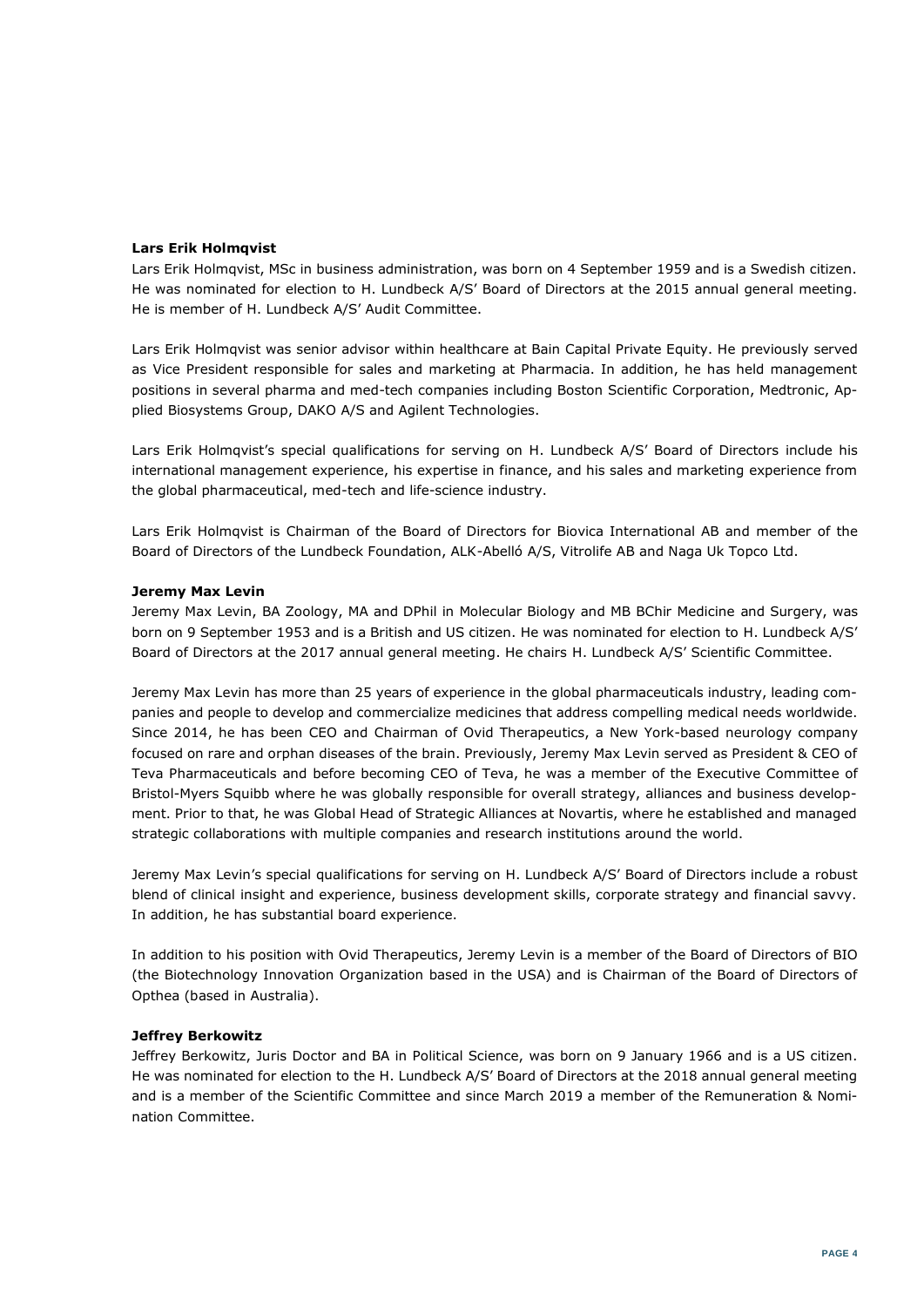Jeffrey Berkowitz is currently CEO of Real Endpoints, a leader in the development and implementation of proprietary tools to strengthen market access for an evolving healthcare landscape. Prior to this, Jeffrey Berkowitz recently served as an Executive Vice President of UnitedHealth Group (UNH), and CEO of their Optum International subsidiary since 2016. He served as an Executive Committee member and President of Pharma & Global Market Access at Walgreens Boots Alliance, Inc. from 2014 and served first as Senior Vice President of Pharmaceutical Development and Market Access of Walgreen Co, then as President of Walgreens Boots Alliance Development in the period 2010 to 2015. From 1998 to 2010, he held a variety of positions with increasing responsibility in market access, sales and marketing with Schering-Plough prior to its acquisition by Merck in 2009. Prior to joining Schering-Plough, Jeffrey Berkowitz was a health care attorney for the international law firm Proskauer, LLP in New York and Washington, D.C.

Jeffrey Berkowitz's special qualifications for serving on H. Lundbeck A/S' Board of Directors include proven results and global experience with payers, pharmaceutical companies, specialty and retail pharmacies and drug distributors with deep experience in generic and branded procurement and inventory management, as well as pricing, reimbursement, specialty pharmacy distribution and health care strategies. He and his team led the joint venture between Walgreens and Alliance Boots based in Bern, Switzerland, and were key drivers of the merger surpassing aggressive synergy targets. He is a sought after thought leader and speaker in the area of pharmaceutical market access and reimbursement and has extensive public board and committee experience.

Jeffrey Berkowitz is independent director of Esperion Therapeutics, Inc. and a member of the Board of Directors of Zealand Pharma A/S, Uniphar PLC (UPR), Click Therapeutics Inc. and PharmaTwoB ltd.

### **Dorothea Wenzel**

Dorothea Wenzel holds a PhD in Health Economics & Macroeconomics and a M.Sc. in Business & Computer Sciences from the University of Darmstadt in Germany. She has also held fellowships at Harvard and was a visiting student at the University of California at Berkley. Dorothea Wenzel was born on 16 April 1969 and is a German citizen. She was nominated for election to H. Lundbeck A/S' Board of Directors at the 2021 Annual General Meeting. She chairs H. Lundbeck A/S' Audit Committee.

Dorothea Wenzel is an independent Board member. She had a long career at Merck KGaA, headquartered in Darmstadt, Germany, where until August 2021 she most recently served as Executive Vice President and Head of the Global Business Unit Surface Solutions. In 2018 she was the CFO & Head of Strategy of the Performance Materials Division, from 2014 to 2018 she headed Merck's Global Fertility Business Franchise, and from 2005 to 2013 she was the CFO of Merck's Healthcare division. Prior to Merck she worked at McKinsey & Comp., with an e-commerce startup and for a German governmental commission.

Dorothea Wenzel's special qualifications for serving on H. Lundbeck A/S' Board of Directors include an impressive track record in Finance and Strategy leadership across multiple industries. She further strengthens the Board's competencies in finance and business transformation to ensure the company remains best set for the future.

Dorothea Wenzel currently serves on the Supervisory Board of Fresenius Medical Care AG & Co. KGaA and is a member of the board of directors in Dentsply Sirona Inc.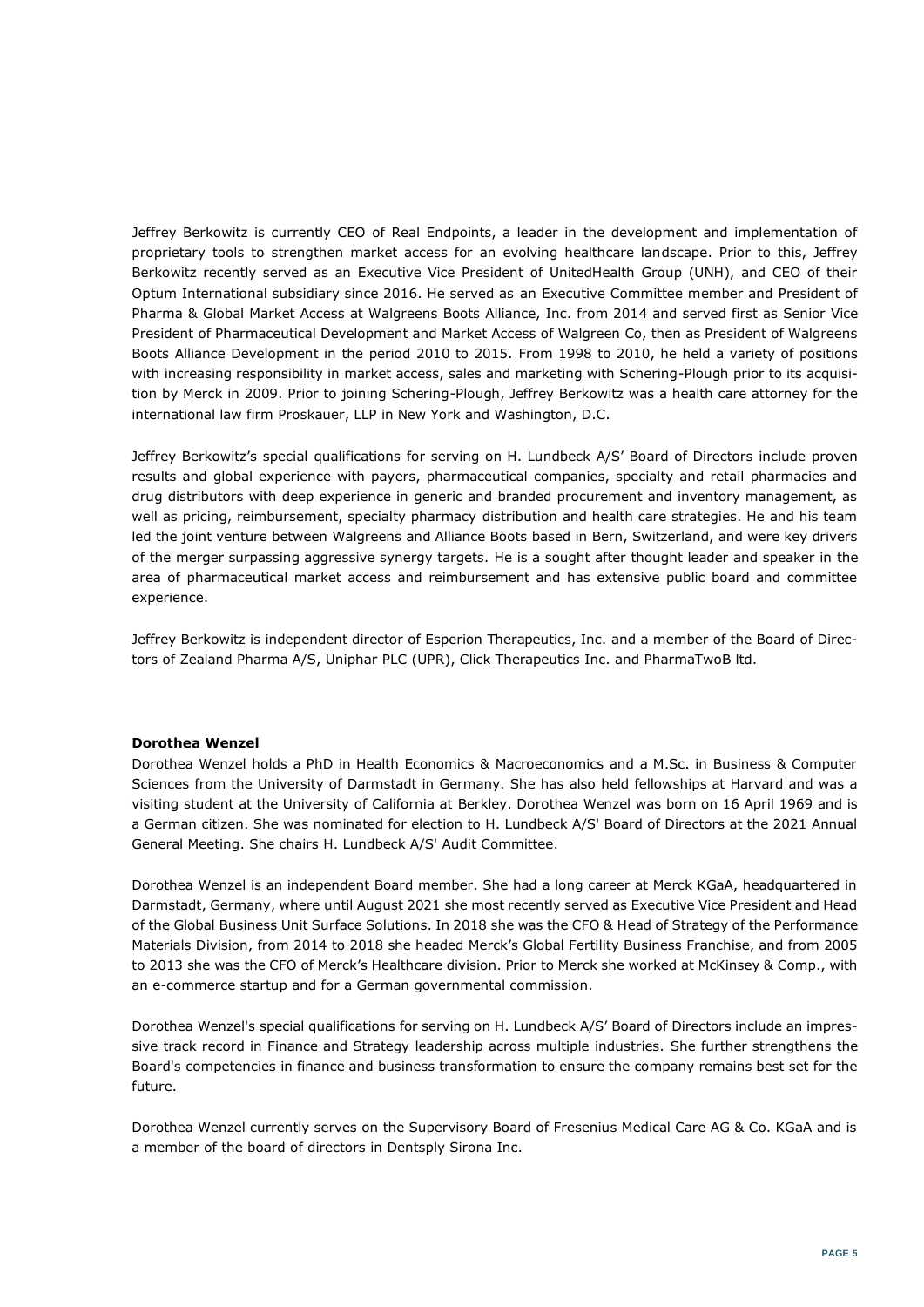### **Santiago Arroyo**

Santiago Arroyo received his medical degree from the Autonomous University of Madrid and his Ph.D. from the University of Barcelona, Spain. He is born on 2 June 1960 and is a US citizen. He is nominated for election to H. Lundbeck A/S' Board of Directors at the 2021 annual general meeting.

Santiago Arroyo brings with him more than 30 years of experience in academic neurology and pharmaceutical research and development. As an academic neurologist, Santiago Arroyo held faculty positions at the Johns Hopkins Hospital, Hospital Clinic of Barcelona and the Medical College of Wisconsin where he was Associate Professor of Neurology. He has special expertise in pediatric and adult epilepsy and electrophysiology.

In 2003, Santiago Arroyo joined the pharmaceutical industry and has held a variety of positions with increasing responsibility in clinical research and development. Most recently, he served as Chief Medical Officer of Momenta Pharmaceuticals, a biotechnology company located in Massachusetts, USA, focusing on discovering and developing novel therapeutics to treat rare, immune-mediated diseases. The company was acquired in 2020 by Johnson & Johnson. Prior to his role at Momenta Pharmaceuticals, he served as Chief Medical Officer of Boston Pharmaceuticals focusing on the therapeutic areas of immunoscience, oncology and infectious diseases. Santiago Arroyo also held the roles of Senior Vice President, Head of Clinical Research and Chief Medical Officer of Biotherapeutics and Pharmatherapeutics at Pfizer Inc. in the areas of Neurology, Psychiatry Pain, Cardiovascular and Metabolism, Regenerative Medicine and Rare Diseases. He was Therapeutic Area Head for Neurosciences, Discovery Medicine and Clinical Pharmacology at Bristol-Myers Squibb and Neurology Global Therapeutic Area Head for Eisai Global Clinical Development.

Santiago Arroyo's special qualifications for serving on H. Lundbeck A/S' Board of Directors include his therapeutic and deep scientific expertise in neuroscience and beyond as well as strategic and business vision. His leadership roles in academic and pharmaceutical areas, combined with more recent biotech experience and success, provide a solid platform for adding scientific and business development perspectives to H. Lundbeck A/S' future path.

Santiago Arroyo serves as a member of the Board at Marinus Pharmaceuticals, headquartered in the U.S.

### Re agenda item 6:

It is proposed that the Board of Directors should receive the following remuneration for 2022:

- Ordinary members will receive a base fee of DKK 400,000 (unchanged from 2021).
- The Chairman will receive three times the base fee.
- The Deputy Chairman will receive two times the base fee.
- Ordinary members of the board committees will receive DKK 200,000 in addition to the base fee (unchanged from 2021).
- The committee chairmen will receive DKK 300,000 in addition to the base fee (unchanged from 2021).
- Board members with permanent residence outside of Europe will as compensation for time and travel receive DKK 400,000 in addition to the base fee (unchanged from 2021).

### Re agenda item 7:

In accordance with the recommendation submitted to the Board of Directors by the Audit Committee, the Board of Directors proposes that PricewaterhouseCoopers Statsautoriseret Revisionspartnerselskab, CVR no.: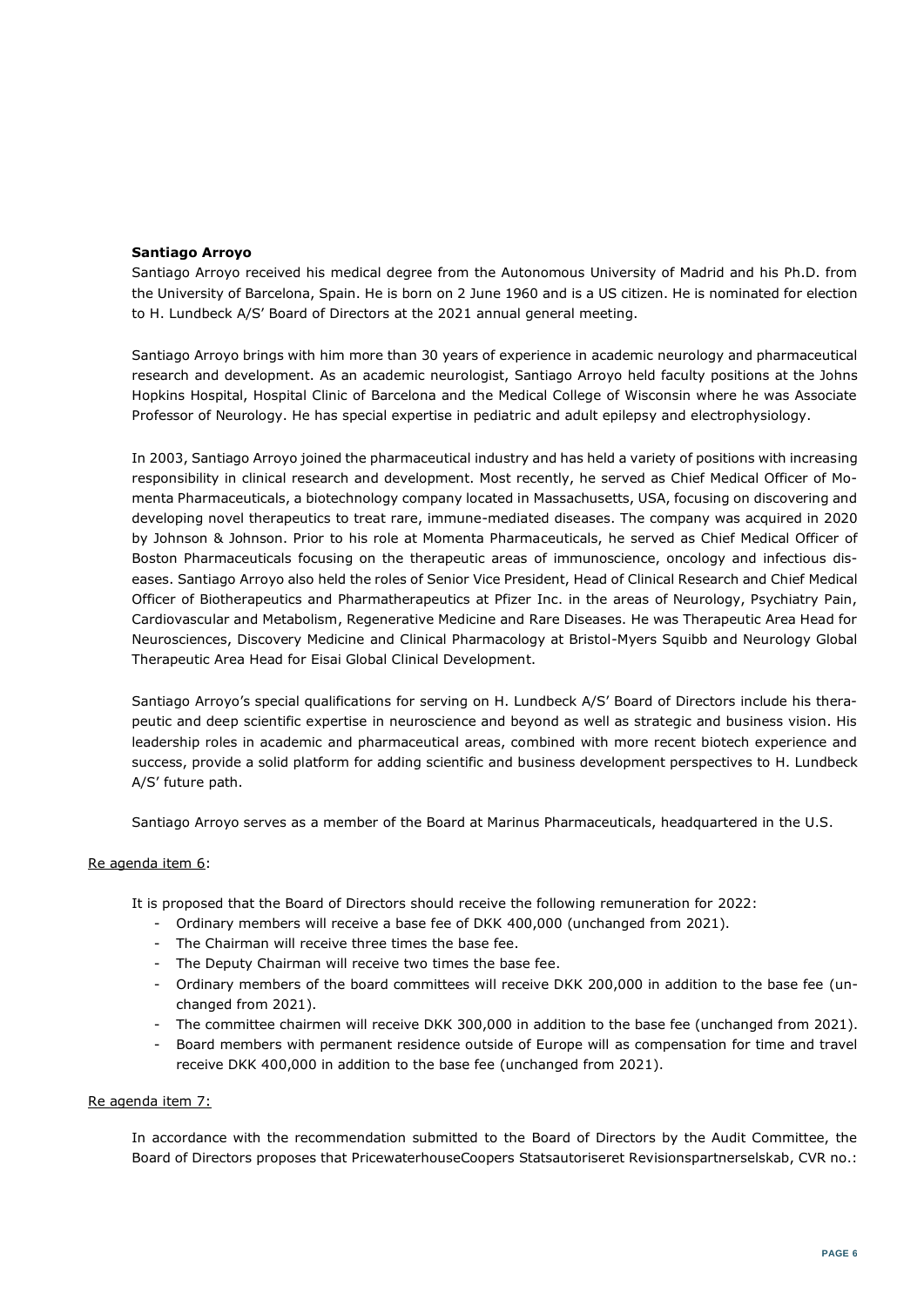33 77 12 31 should be re-elected as auditor for the Company. The Audit Committee is free from influence by a third party and is not subject to a contract with a third party restricting the choice of the annual general meeting to certain categories or lists of statutory auditors or audit firms, as regards the appointment of a particular statutory auditor or audit firm to carry out the statutory audit of the Company.

## Re agenda item 8:

- 8.1 It is proposed to authorize the Board of Directors until the next annual general meeting to allow the Company to acquire treasury shares of a total nominal value of up to 10% of the share capital. The purchase price for the relevant shares may not deviate by more than 10% from the price quoted on Nasdaq Copenhagen A/S at the time of the acquisition.
- 8.2 The Board of Directors proposes to authorize the Chairman of the annual general meeting to make such amendments and additions to the resolutions passed by the annual general meeting and the application for registration with the Danish Business Authority that may be required by the Danish Business Authority in connection with the registration of the adopted amendments.

All proposals on the agenda may be adopted by a simple majority of votes.

## **PRACTICAL INFORMATION**

H. Lundbeck A/S welcomes all shareholders who have obtained an admission card for themselves and for any adviser accompanying them at the annual general meeting. Please note that admission cards must be obtained prior to the annual general meeting in order to attend. Access to the annual general meeting is via the reception on Otilliavej 9, DK-2500 Valby. There is limited parking space available on Ottiliavej and Krumtappen, where parking is allowed for up to three hours (remember to set the parking disc). Due to the parking rules in the area, it is not possible to purchase extra parking time, and no guest tickets or guest licenses are issued.

If you have functional impairments which make passage from the entrance to the Auditorium difficult, you may request assistance from the staff upon arrival at the reception.

Registration, admission cards and notice of attendance (requirement for attending the annual general meeting) In accordance with Article 10.1 of the Articles of Association, admission cards will be provided to shareholders entitled to vote at the annual general meeting. **Anyone who is registered as a shareholder in the register of shareholders on the date of registration, 16 March 2022, or who has made a request to such effect, including evidence of title to shares, that has reached the Company on that date, is entitled to vote at the annual general meeting** (see Article 10.4 of the Articles of Association).

**Admission cards for the annual general meeting can be obtained up to and including 18 March 2022** at the Company's website www.lundbeck.com, or by returning the admission card request form to Computershare A/S, Lottenborgvej 26 D, DK-2800 Kgs. Lyngby, tel. +45 4546 0997.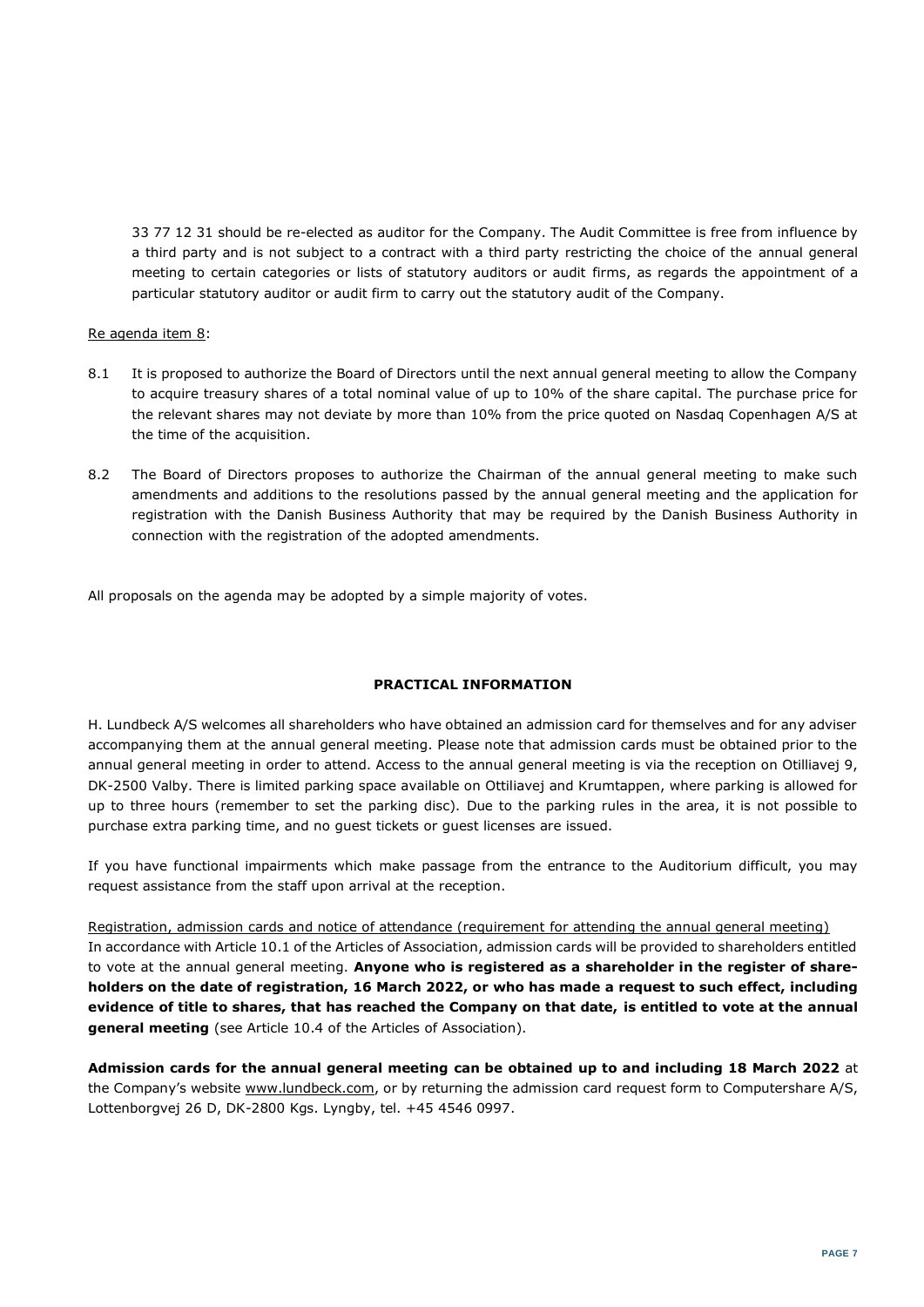Admission cards will be sent out electronically via email to the email address specified in the investor portal upon registration. The admission card must be presented at the annual general meeting either electronically on a smartphone/tablet or in print.

Shareholders who have ordered admission cards without specifying their email address can pick up the admission card at the entrance of the annual general meeting upon presentation of valid ID.

Voting cards will be handed out at the entrance of the annual general meeting.

### **Questions**

All shareholders may ask written questions about the agenda and the documents to be used for the annual general meeting. Questions may be sent by e-mail to info@lundbeck.com and will be answered prior to or at the annual general meeting.

## Voting by proxy or by postal votes

If you wish to submit your votes ahead of the annual general meeting or you are not attending the annual general meeting, the Board of Directors would be pleased to act as proxy to cast the votes attached to your shares, in which case the proxy form, duly completed, dated and signed, must reach Computershare A/S, Lottenborgvej 26 D, DK-2800 Kgs. Lyngby, by 18 March 2022. If you wish to appoint someone other than the Board of Directors as proxy, the form for appointing a third party as proxy can be used. The proxy forms are available on the Company's website, www.lundbeck.com. Proxies may also be appointed electronically on www.lundbeck.com on or before 18 March 2022 (please use custody account number and access code or the Danish NemID).

You may also vote by post by completing and signing the postal voting form and returning it to Computershare A/S, Lottenborgvej 26 D, DK-2800 Kgs. Lyngby, so that it is received by 22 March 2022 at 12 noon CET. A postal voting form is available on the Company's website www.lundbeck.com, where votes may also be cast electronically.

### Documents available on Lundbeck.com

The following information and documents will be made available on the Company's website, www.lundbeck.com, no later than 28 February 2022: 1) The notice convening the annual general meeting; 2) the total number of shares and voting rights at the date of the notice; 3) all documents to be submitted to the annual general meeting, including the audited annual report and the remuneration report; 4) the agenda and the full text of all proposals to be submitted to the annual general meeting; and 5) postal and proxy voting forms.

### The size of the share capital and voting right

The Company's nominal share capital is DKK 995,741,110 divided into shares of DKK 5 nominal value. Each share of DKK 5 carries one vote as provided by Article 10.6 of the Articles of Association.

### Language

H. Lundbeck A/S offers simultaneous interpretation from Danish into English in the Auditorium. Presentation and answers provided by our CEO in English will be simultaneously interpreted from English to Danish.

### Webcast

It will also be possible to follow the annual general meeting via live webcast in Danish and English, which can be watched live or replayed after the meeting, see the Company's website www.lundbeck.com.

### Personal data